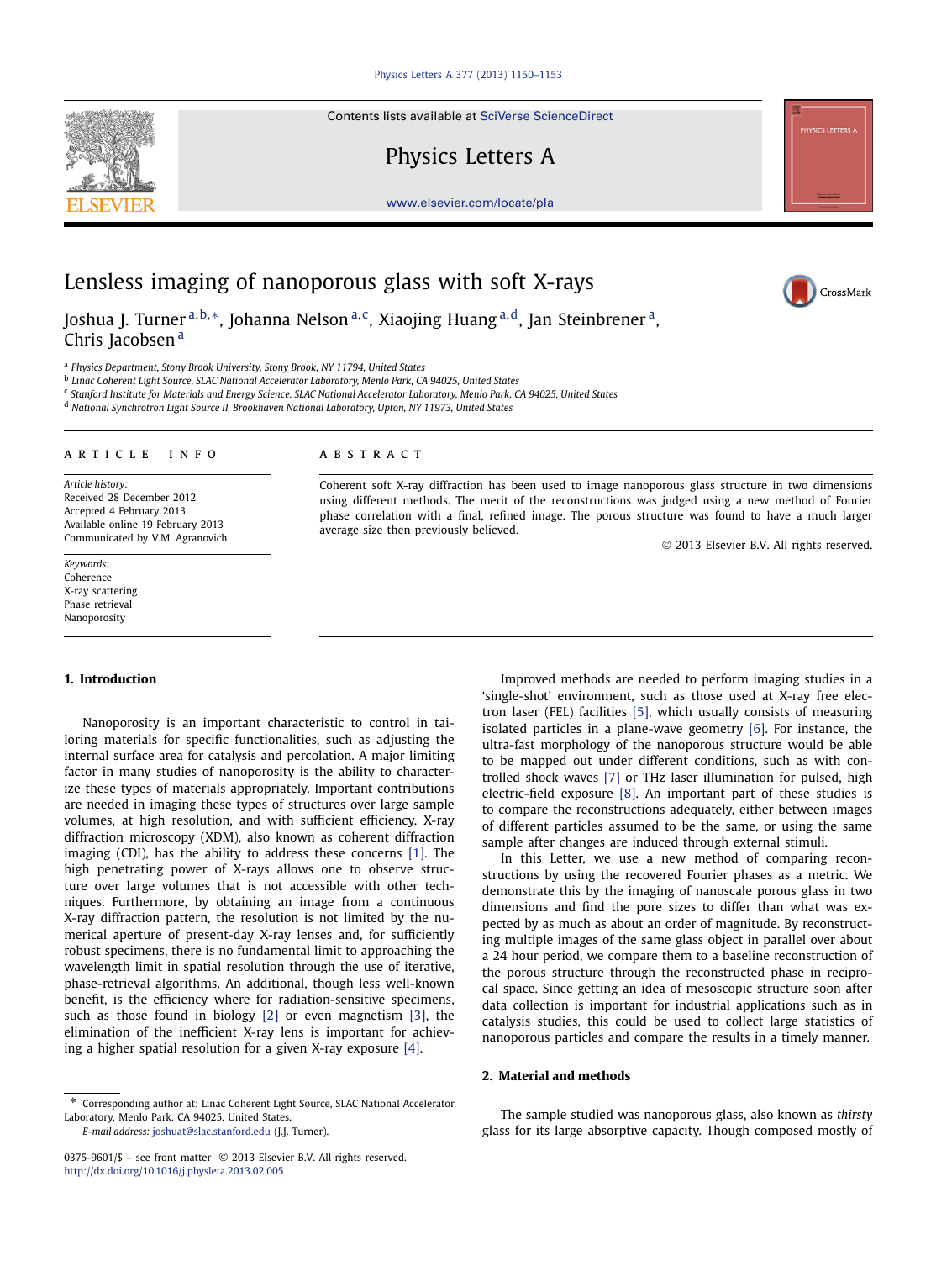<span id="page-1-0"></span>SiO<sub>2</sub>, it also contains  $3\%$  B<sub>2</sub>O<sub>3</sub> and less than a percent of Na<sub>2</sub>O. The sample has an open cell pore structure with characteristic cavity sizes of tens up to 200 Å [\[9\].](#page-3-0) As a result it is highly absorptive, with an internal surface area anywhere from 90–125 m<sup>2</sup>/g of ma-terial [\[10\]](#page-3-0) to 150  $m^2/g$  [\[11\]](#page-3-0) as measured by neutron diffraction and positron annihilation, respectively. The structure is commonly defined as bicontinuous and its porosity has been measured at  $\sim$  32–36% [\[10\].](#page-3-0) Samples were prepared by attaching particles diffusely to transparent films on TEM grids using the inherent surface adhesion, enabling X-ray illumination of single glass structures.

All the coherent X-ray diffraction measurements reported here were collected using a custom apparatus [\[12\],](#page-3-0) though not presently in operation, at beamline 9.0.1 of the Advanced Light Source synchrotron facility, Lawrence Berkeley National Laboratory. This beamline uses a planar undulator to produce linearly polarized soft X-rays, and a high throughput zone plate monochromator [\[13\]](#page-3-0) operated at 750 eV with a resolving power of  $\lambda/\Delta\lambda \simeq 700$ . The pinhole used to monochromatize the dispersed radiation had a diameter  $D = 5$  µm and gave a 20 µm transverse coherence length at the sample, which was placed in the far-field. A backside-thinned CCD detector (Roper Scientific MTE-2) with  $1340 \times 1300$  pixels of 20 μm pixel size was located 18 cm downstream of the particle, with a scatter guard in between the two. A 1 mm movable beamstop is also used upstream of the camera to prevent saturation by blocking the strong, low-frequency signal. For a given projection of the sample, we recorded 60 different exposures, including background images. These are taken with a range of acquisition times anywhere from 1 ms up to 30 s and are assembled into a single, total diffraction pattern. This mode of data collection is conducted to maximize signal-to-noise for different spatial frequency ranges for each exposure, a consequence of the limitation of dynamic range of the direct-detection CCD.

## **3. Results and discussion**

Complex-valued nanoporous glass was phased by three independent investigators to demonstrate the method of reconstructed Fourier phase correlation. The initial reconstructions were performed simultaneously and used different methods and incorporated different procedures of data assembly. All calculations were performed on standard laptop CPUs, two within 24 hours and the third within 48 hours after data collection. Though we describe this as rapid, the recent idea of utilizing GPUs [\[14\]](#page-3-0) will speed this up substantially. The assembly of the 60 diffraction patterns was conducted either through individual manual assembly scripts, or new automatic software recently written for the purposes of highvolume speckle pattern assembly [\[15\].](#page-3-0) Combinations of two different algorithms were used along with different methods of finding the support constraint. The algorithms chosen were the difference map [\[16\]](#page-3-0) and the hybrid input–output algorithm [\[17\],](#page-3-0) a variation of the error-reduction algorithm originally developed by Gerchberg and Saxton in 1972 [\[18\].](#page-3-0) All supports were calculated using the autocorrelation of the Fourier plane intensities to find a first estimate in real-space, followed by fine adjustment through some combination of manual adjustment and the Shrinkwrap algorithm [\[19\].](#page-3-0) All computations were achieved by down-sampling the full speckle pattern by a factor of two as the data had a Whittaker– Shannon sampling of 20 [\[20\].](#page-3-0) The details of the methods used are summarized in Table 1.

Fig. 1 shows the complex images obtained by the various data processing procedures. All images had phase ramps removed, a global phase set between all reconstructions, and were high-pass filtered to soften the effect of the discontinuity from unconstrained reconstruction of low spatial frequency Fourier plane magnitudes obscured by the beamstop. Though there are noticeable differences between rapid reconstructions A–C, they are similar enough to

| Table 1                |  |
|------------------------|--|
| Reconstruction methods |  |

| Method | Algorithm <sup>a</sup> | Datab | Support <sup>c</sup> | $N_s : N_i^d$ |
|--------|------------------------|-------|----------------------|---------------|
| A      | HIO                    | H     |                      | 10:500        |
| B      | <b>DM</b>              |       | $M-S$                | 10:500        |
|        | <b>DM</b>              | Н     | $S-M$                | 10:1000       |
|        | <b>DM</b>              |       | $S-M$                | 26:1000       |

<sup>a</sup> Difference map (DM) or hybrid input–output (HIO).

b Data assembly completed by individual scripts from hand-merged (H) or automatic [\[15\]](#page-3-0) computational software (C).

 $c$  Calculated by Shrinkwrap (S) or manually (M), where the first listed was used more.

<sup>d</sup> Number of random starts: Number of iterations per start.



Fig. 1. Rapid reconstructions of a nanoporous glass particle from the same data using different methods. The three reconstructions A through C were performed independently at the time of data collection, and all were calculated using slightly different techniques, the details of which are summarized in Table 1. Each image is complex-valued, comprised of two components: brightness – which is proportional to the amplitude, or the inverse of electron absorption, and color – representing the phase distribution of the object in real-space, related to the X-ray dispersion. Image D is a reconstruction which was not performed at the time of data collection and was able to take advantage of more thorough reconstruction machinery. It serves as a gauge of how well the nanoglass objects were reconstructed. The structure seen in both components of the image is due to the thickness variation and porosity at the nanoscale.

identify the quality of and the main features of the specimen. Image D was not a rapid reconstruction and was completed using a careful refinement approach including: adjustment of the support as a function of the impact on the PRTF curve (described below) using Shrinkwrap [\[19\],](#page-3-0) more averaging over initial random phases [\[21\]](#page-3-0) and over a greater number of iterates [\[22\],](#page-3-0) and closer monitoring of the difference-map error [\[16\]](#page-3-0) to guide the final adjustments.

To check the merit of the final reconstruction and of the averaging procedure, we plot the phase retrieval transfer function (PRTF) in [Fig. 2.](#page-2-0) This is the ratio of the magnitude of the average complex amplitude of the reconstruction in reciprocal space over the square root of the intensity measured [\[23\],](#page-3-0) or of the modulus squared as it is more applicable to the modulation transfer function [\[22\].](#page-3-0) The magnitude of this ratio is plotted as a function of *q*, the magnitude of the momentum transfer  $\mathbf{q} = \mathbf{k}_f - \mathbf{k}_i$  with  $|k| = 2\pi/\lambda$ . The PRTF remains above 0.5 for  $q \le 0.7$  nm<sup>-1</sup>, and 0.35 up to  $q = 0.5$  nm<sup>-1</sup>, indicating the high fidelity of the original object as well as the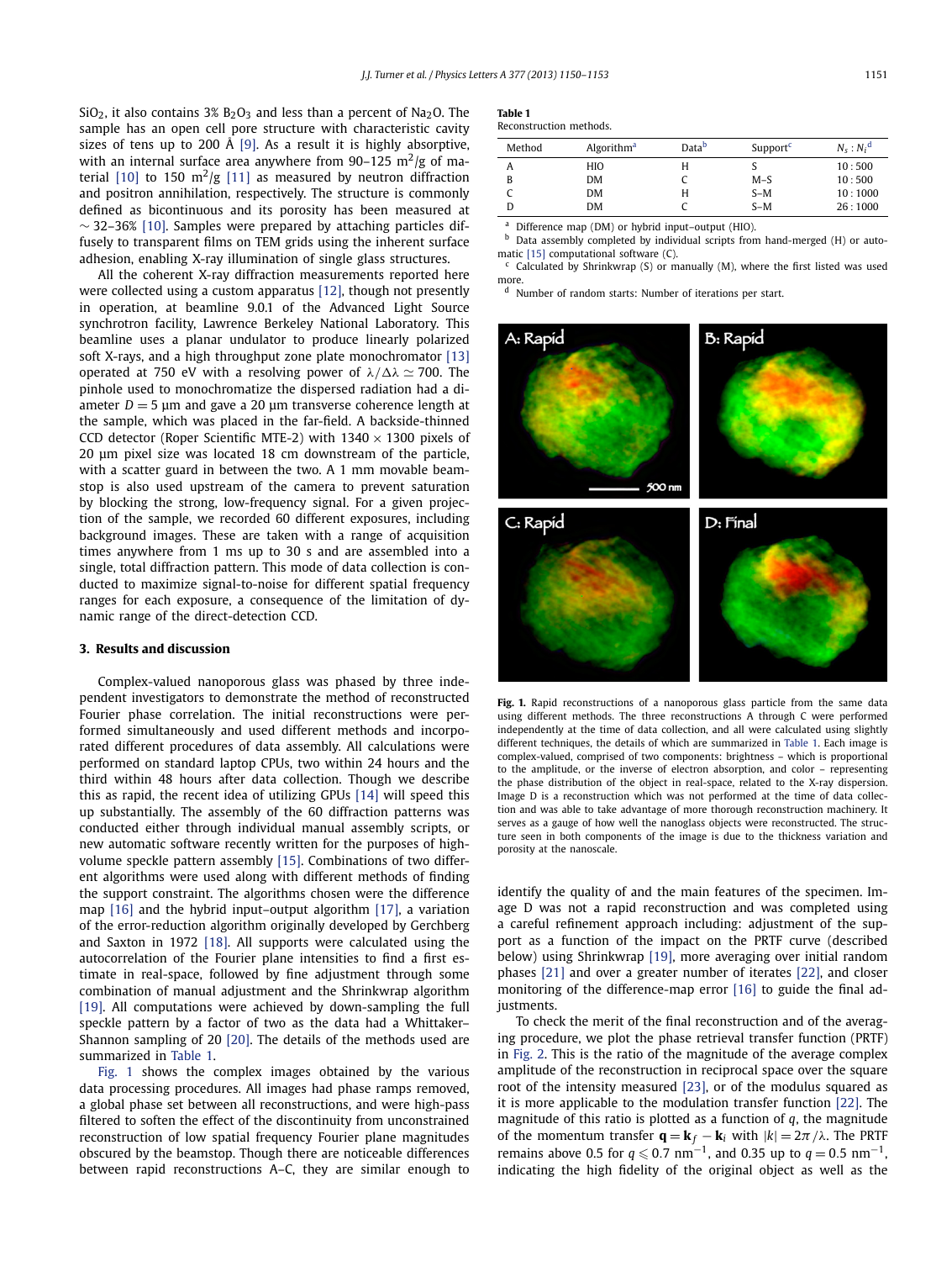<span id="page-2-0"></span>

Fig. 2. A plot of the phase retrieval transfer function of the final reconstruction, panel D in [Fig. 1.](#page-1-0) This is the ratio of the magnitude of the average complex amplitude of the reconstruction in reciprocal space to the square root of the intensity measured, and is plotted as a function of the magnitude of the difference of the final and initial photon wavevectors,  $\mathbf{q} = \mathbf{k}_f - \mathbf{k}_i$ .

high spatial resolution. The recovered pixel size is 10.3 nm, giving a total glass particle size over a micron.

To compare the rapidly recovered images, we describe a new relation between the reconstructed X-ray phases in Fourier space  $\phi_F(q)$  with the Fourier phase of the final reconstruction. This can be expressed with Fourier components according to the equation:

$$
\delta \phi_{\mathcal{F}}(q) = A \int \Omega_d \; q^{d-1} \, dq \sum_{\alpha,\beta}^{N} \left| \phi_{\mathcal{F}}^{\alpha}(q) - \phi_{\mathcal{F}}^{\beta}(q) \right|
$$

in *d*-dimensions, though in this work we are only displaying reconstructions in two dimensions, where  $\Omega_d = 2\pi^{d/2}/\Gamma(\frac{d}{2}) = 2\pi$  since the definition of Euler's gamma function is  $\Gamma(z) = \int_0^\infty e^{-x} x^{(z-1)} dx$ . The limits of integration are  $(q - \delta q/2, q + \delta q/2)$  for a resolution of *δq* and the normalization factor is

$$
A = \frac{1}{\pi N(N-1)}
$$

where *N* is the total number of images. These values are zero for images which have the exact same Fourier phase and are normalized such that a maximum possible difference gives unity. The curves in Fig. 3 show two such examples. The blue curve acts as the baseline, and is the Fourier phase difference between two final average reconstructions, each an average over 26 random starts. Note that these two averages used the same support, which would make the phase difference less at low frequencies than if one was altered with respect to the other. The black curve is the difference of the final image with rapid reconstruction C, judged to be the most inconsistent of the three by this method. Low frequency information below  $q = 0.025$  nm<sup>-1</sup> is where the beamstop is located and therefore is suppressed as it contains no information from measurable data. Using this Fourier method as a metric, we conclude that we can recover a reasonable, fairly accurate image between the different methods up to approximately  $q = 0.6$  nm<sup>-1</sup> or a spatial frequency  $f = \theta/\lambda$  of about 47  $\mu$ m<sup>-1</sup> (or a half-period of 21 nm) over this time period of 24–48 hours, during extended X-ray data collection. Past this point, the average Fourier phases differ much more drastically.

The insets A and B in Fig. 3 show the autocorrelation of the data in real-space and the autocorrelation of the supports used for the two reconstructions in the plot, respectively. The blue autocorrelation is for the final reconstruction support and the black is for the rapid reconstruction C. It can be seen here that while an approximate first guess is easy to make under the right conditions,



**Fig. 3.** A plot of the absolute value of Fourier phase differences. To understand how reliable the Fourier phases are retrieved, we calculate the absolute value of the difference between phases in the Fourier plane as a function of momentum transfer. The blue curve acts as the baseline, and is the Fourier phase difference between two of the final, average reconstructions. The black is the difference of the final image with rapid reconstruction C. Phases are reliably retrieved up to approximately  $q = 0.6$  nm<sup>-1</sup>, or a spatial frequency  $f = \theta/\lambda$  of about 47  $\mu$ m<sup>-1</sup>. Inset A – autocorrelation of the data. Inset  $B -$  the autocorrelation of the supports used for the final reconstruction (blue) overlayed on that used for the rapid reconstruction C (black) which were compared in the plot. (For interpretation of the references to color in this figure legend, the reader is referred to the web version of this Letter.)

the support can be carefully refined. This takes more time, but can result in a better quality, final image. This can also be seen by calculating a similar comparison of the reconstructions in real space using the signal-to-noise cross-correlative method [\[4\].](#page-3-0)

The level of similarity judged by this equation is enough to find that the porous structure is quite different than expected. The pores for this type of glass were formed to be 40 Å up to 200 Å, on average. In the reconstructions, we find an average pore size of about 50 nm, anywhere from a factor of two up to an order of magnitude larger than expected. Though this method does not have the spatial resolution to capture the smaller range of this expected pore distribution, we have found an average pore size which is much larger. To confirm this, we also analyzed the power spectral density curve, commonly measured in SAXS experiments though usually at much higher resolution, as shown in inset B of [Fig. 4.](#page-3-0) A small enhancement of the intensity is found at 50 nm here is well, enlarged in the figure and shown with a power law fit. Lastly, we also compare with SEM images in inset A of [Fig. 4,](#page-3-0) which can measure much finer resolution, though only at the surface of a large bulk glass sample. This finding outlines the need for new tools to study mesoscopic structure, particularly through larger volumes of materials. The next step to follow would be to study the structure of these types of nanoporous glass materials in three dimensions using coherent imaging techniques where one could directly answer the question on if these glasses display bicontinuity.